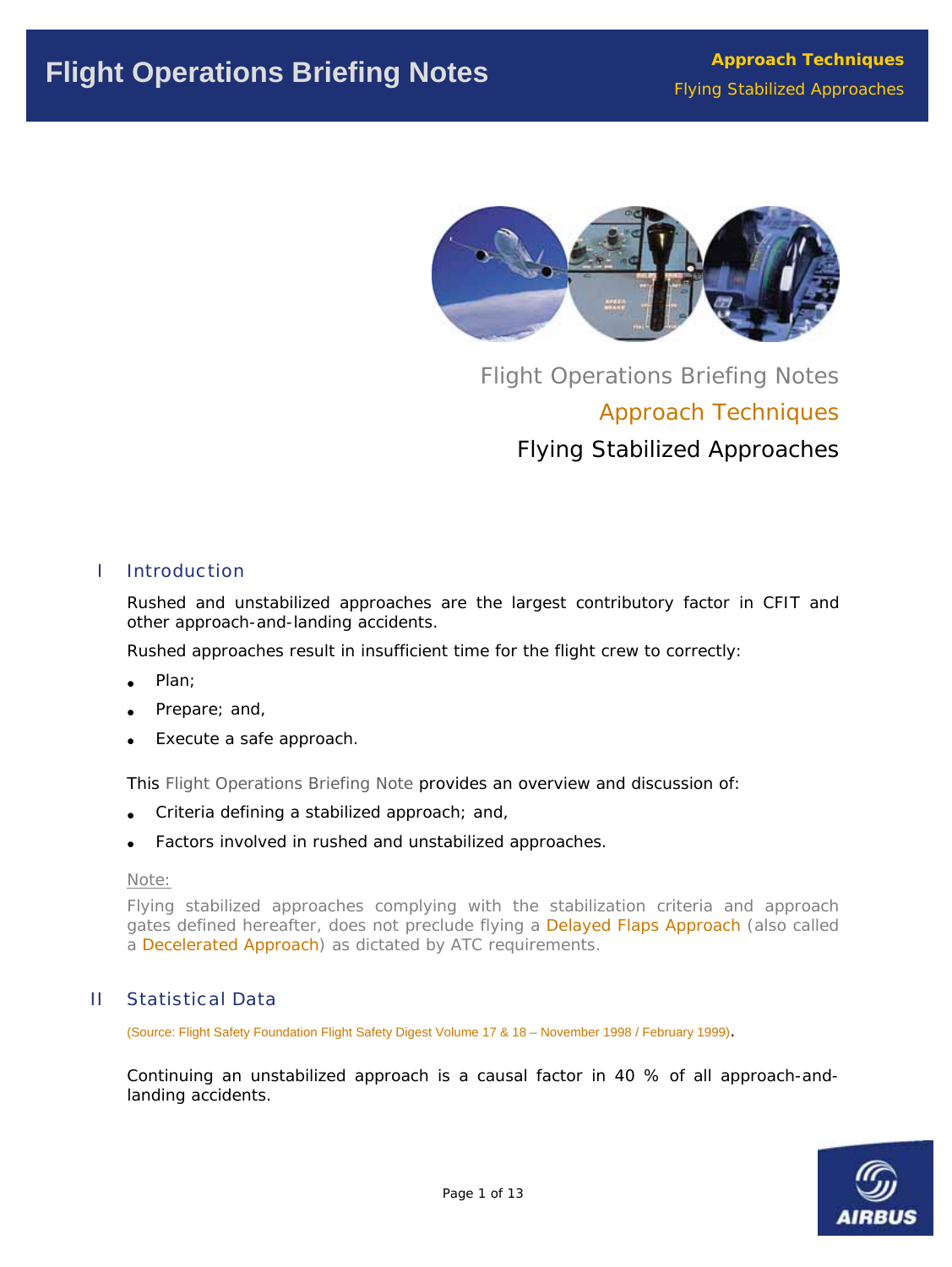In 75% of the off-runway touchdown, tail strike or runway excursion/overrun accidents, the major cause was an unstable approach.

**Table 1** shows the factors involved in rushed and unstabilized approaches.

| <b>Factor</b>                                                                             | % of Events |
|-------------------------------------------------------------------------------------------|-------------|
| High and/or fast approach<br>or<br>Low and/or slow approach                               | 66%         |
| Flight-handling difficulties :<br>- Demanding ATC clearances<br>- Adverse wind conditions | 45 %        |

# **Table 1**

*Factors Involved in Unstabilized Approaches* 

## III Stabilization Heights

The following minimum stabilization heights are recommended to achieve timely stabilized approaches:

| <b>Meteorological Conditions</b> | <b>Height above Airfield Elevation</b> |
|----------------------------------|----------------------------------------|
| IMC.                             | 1000 ft                                |
| <b>VMC</b>                       | 500 ft                                 |

## **Table 2**

## *Minimum Stabilization Heights*

## *Note:*

*A lower minimum stabilization height may be allowed for circling approaches (e.g. 400 ft).* 

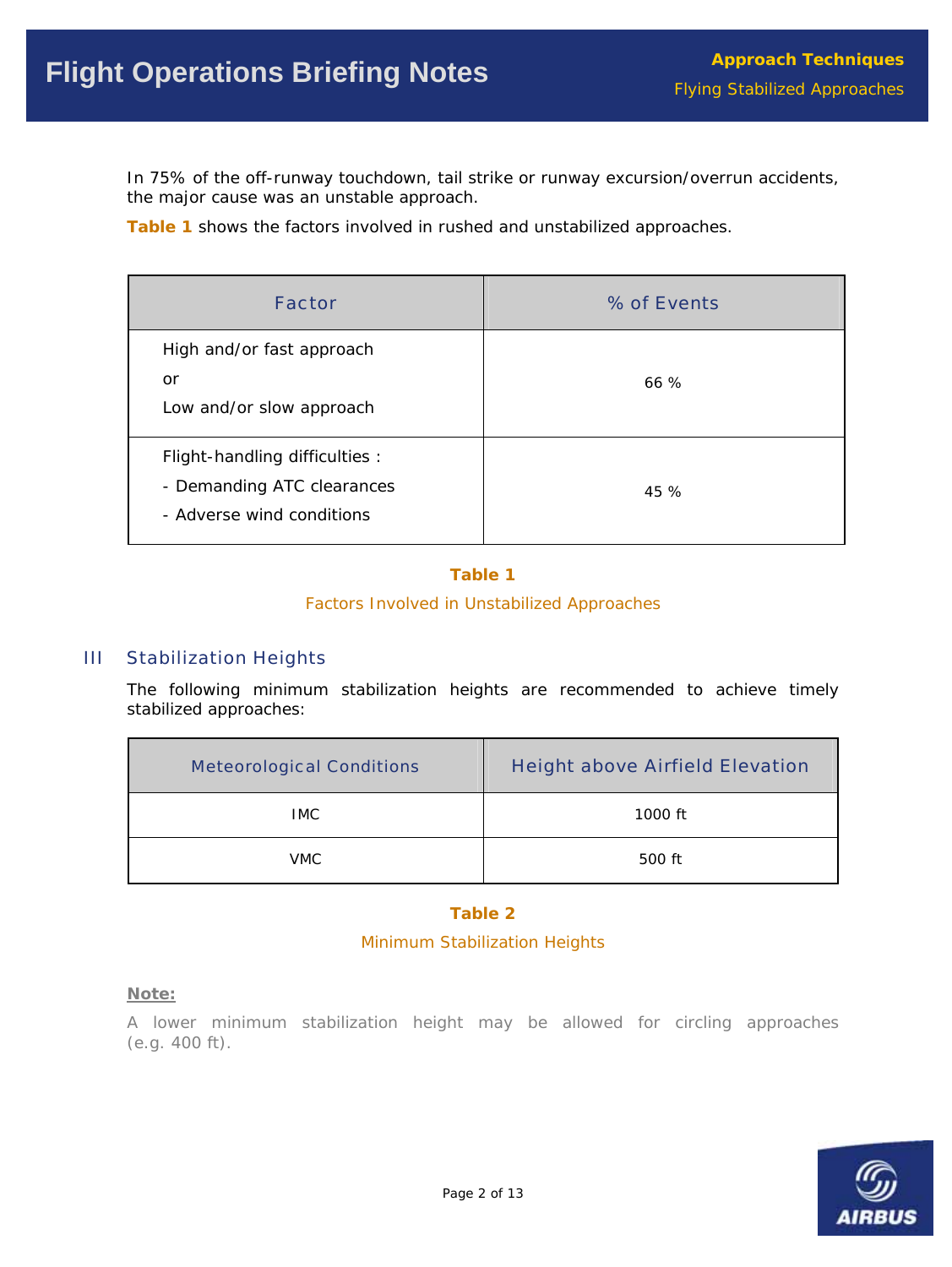# IV Defining the Elements of a Stabilized Approach

An approach is considered stabilized only if all the following elements are achieved before or when reaching the applicable stabilization height:

The aircraft is on the correct lateral and vertical flight path

(based on navaids guidance or visual references)

Only small changes in heading and pitch are required to maintain this flight path

The aircraft is in the desired landing configuration

The thrust is stabilized, usually above idle, to maintain the target approach speed along

the desired final approach path

The landing checklist has been accomplished as well as any required specific briefing

No flight parameter exceeds the criteria defined in **Table 4**

## **Table 3**

#### *The Elements of a Stabilized Approach – All Approaches*

#### *Note 1:*

*For Non-Precision Approaches, some of these elements (desired landing configuration and VAPP) should be achieved when the aircraft reaches the FAF (Airbus recommended technique).* 

#### *Note 2:*

*Non-normal conditions requiring deviation from the above elements of a stabilized approach should be briefed formally.* 

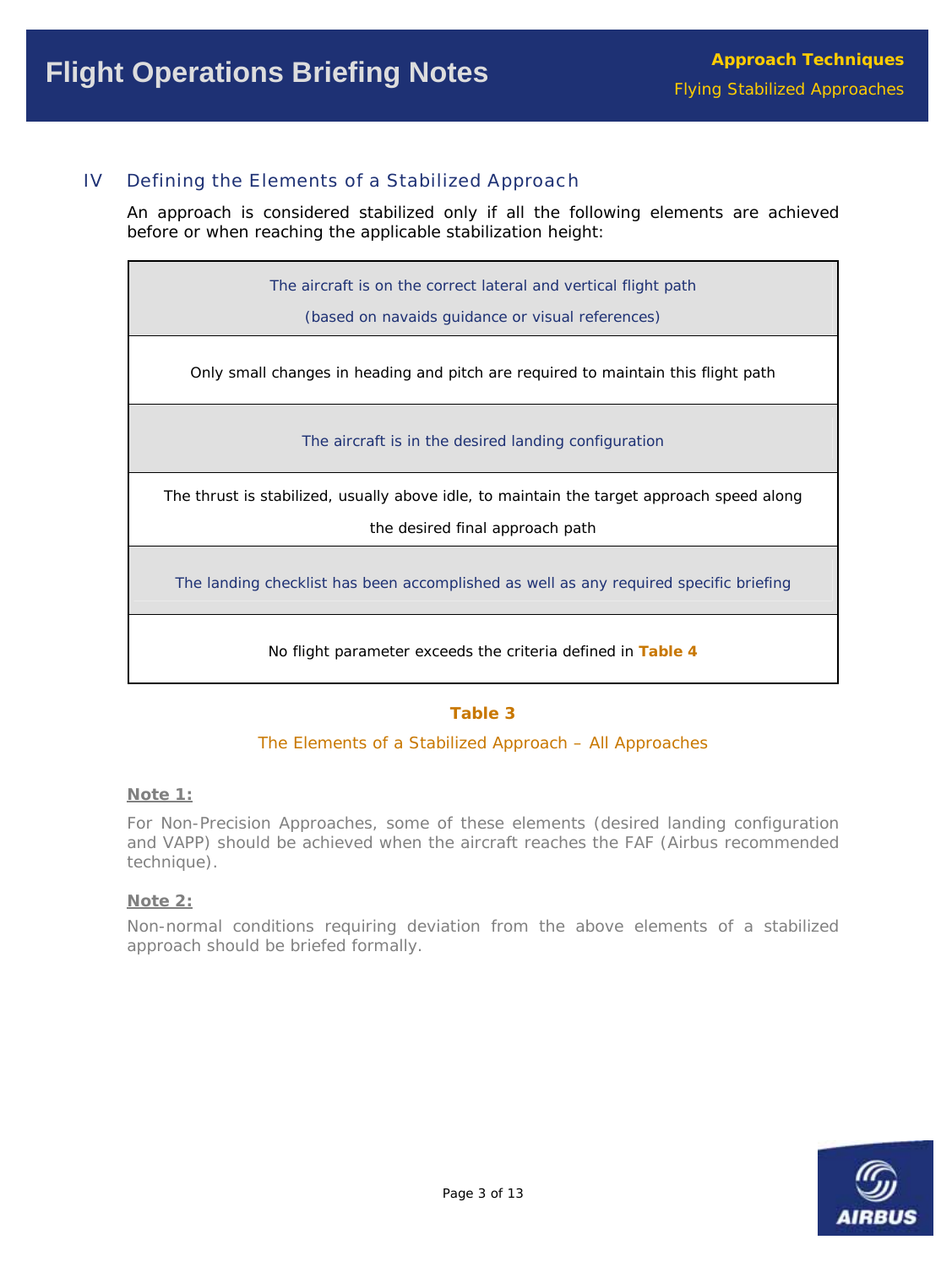# V Excessive Flight Parameter Deviation Callouts Criteria

When reaching the applicable stabilization height and below, a callout should be performed by the PNF if any flight parameter exceeds the limits provided in **Table 4**.

| <b>Parameter</b>               | <b>Callout Criteria</b>                                      |
|--------------------------------|--------------------------------------------------------------|
| Airspeed                       | Lower than V APP $-5$ kt or Greater than V APP $+$ 10 kt (*) |
| <b>Vertical Speed</b>          | Greater than - 1000 ft/mn                                    |
| Pitch Attitude                 | Lower than $(**)$ Nose Down or Greater than $(**)$ Nose Up   |
| Bank Angle                     | Greater than 7 degrees                                       |
| LOC deviation                  | 1/4 dot or Excessive (Beam) Deviation Warning                |
| Glide Slope deviation<br>(ILS) | 1 dot or Excessive (Beam) Deviation Warning                  |

#### **Table 4**

## *Excessive Flight-Parameter-Deviation Callouts*

*(\*)* 

The final approach speed V APP is considered to be equal to V REF + 5 kt (or V Ls + 5 kt, *as applicable).* 

*V REF is the reference target threshold speed in the full flaps landing configuration (i.e., in the absence of airspeed corrections because of wind, windshear or non-normal configuration).* 

*(\*\*) Refer to the applicable SOPs for applicable pitch attitude limits.* 

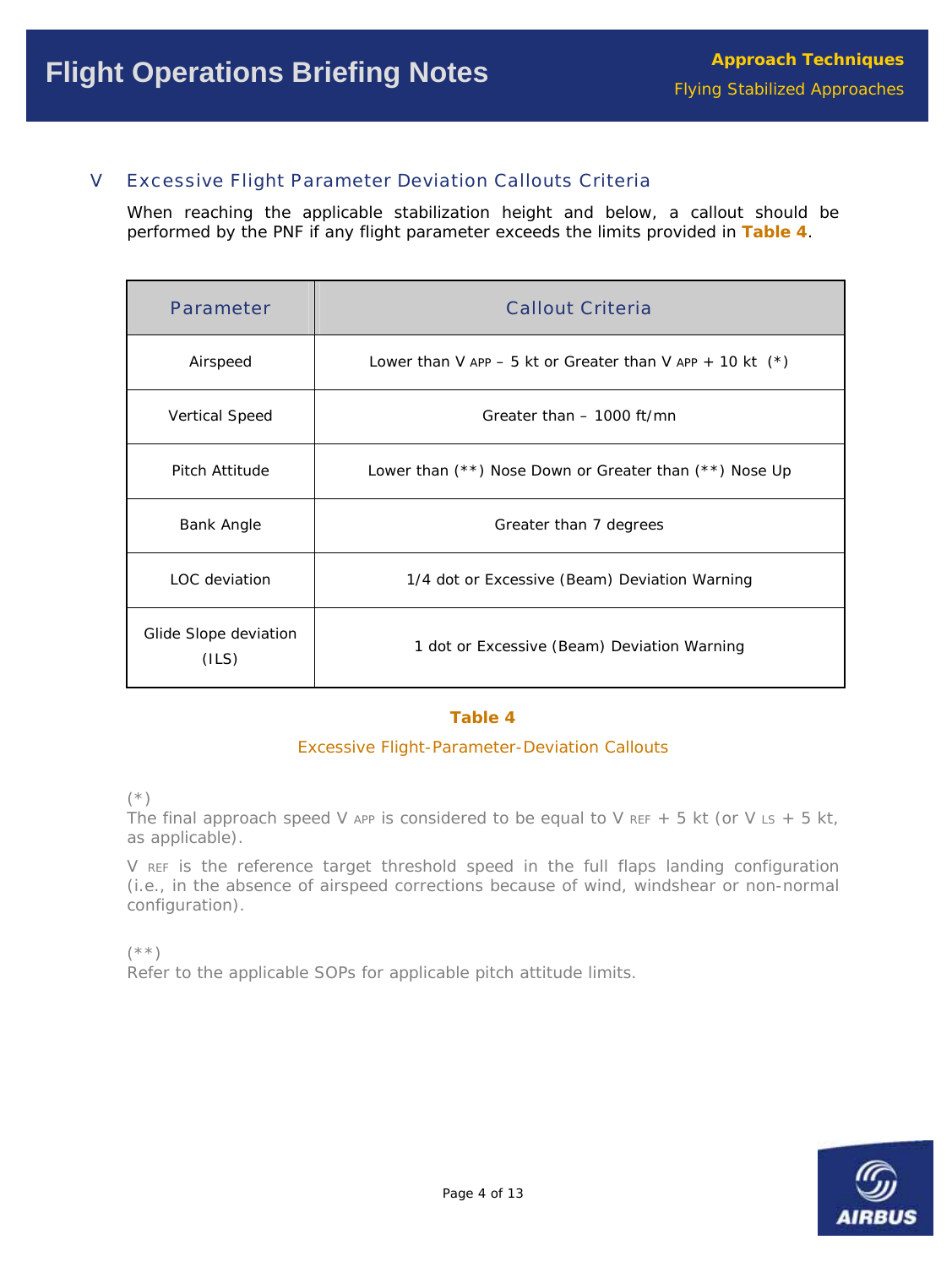# VI Benefits of a Stabilized Approach

Conducting a stabilized approach increases the flight crew' overall situational awareness:

- **Horizontal situational awareness :**
	- By closely monitoring the flight path;
- **Speed awareness :**
	- − By monitoring speed deviations;
- **Vertical situational awareness :**
	- − By monitoring the vertical flight path and the rate of descent;
- **Energy awareness :**
	- By maintaining the engines thrust to the level required to fly a 3-degree approach path at the final approach speed (or at the minimum ground speed, as applicable).

This also enhances the readiness for go-around.

In addition, a stabilized approach provides the following benefits:

- More time and attention are available for the monitoring of ATC communications, weather conditions, systems operation;
- More time is available for effective monitoring and back-up by the PNF;
- Defined flight-parameter-deviation criteria and minimum stabilization height support the decision to land or go-around;
- Landing performance is consistent with published performance; and,
- Situational awareness is increased.

## VII Best Practices

Throughout the entire flight a next target should be defined to stay ahead of the aircraft at all times.

The defined next target should be any required combination of:

- A position;
- An altitude;
- A configuration;
- A speed;
- A vertical profile (vertical speed or flight path angle); and,

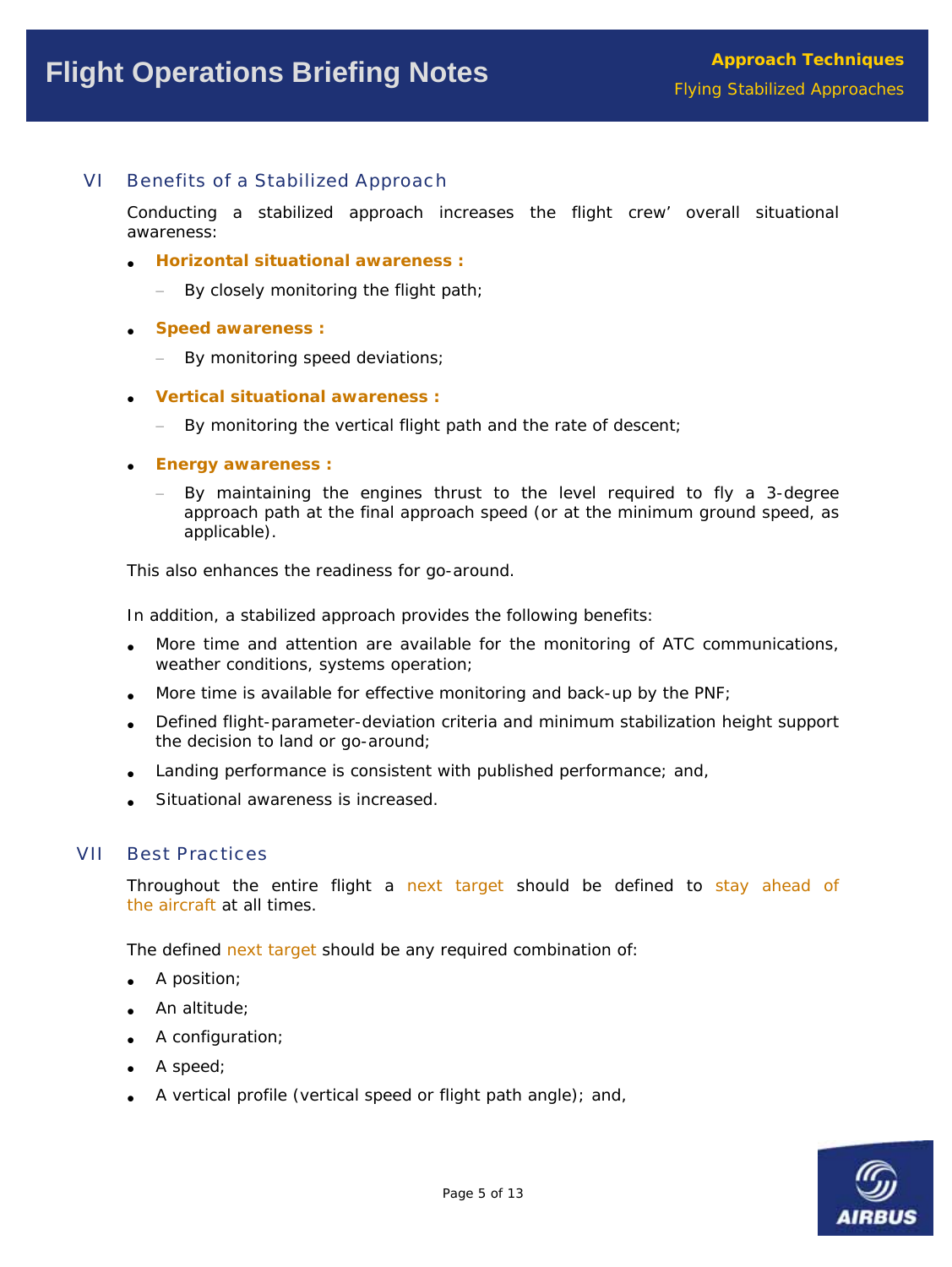• A power setting (e.g. thrust is stabilized, usually above idle, to maintain the target approach speed along the desired final approach path).

If it is anticipated that one or more element(s) of the next target will not be met, the required corrective action(s) should be taken without delay.

During the approach and landing, the successive next targets should constitute gates that should be met for the approach to be continued (**Figure 1**).



## **Figure 1**

#### *Typical Gates during Final Approach*

The Final Approach Fix (FAF), the Outer Marker (OM) or an equivalent fix (as applicable) constitute an assessment gate to confirm the readiness to proceed further; this assessment should include the following:

- Visibility or RVR (and ceiling, as appropriate):
	- − Better than or equal to applicable minimums;
- Aircraft readiness:
	- − Position, altitude, configuration and energy; and,
- Crew readiness:
	- − Briefing completed and agreement on approach conditions.

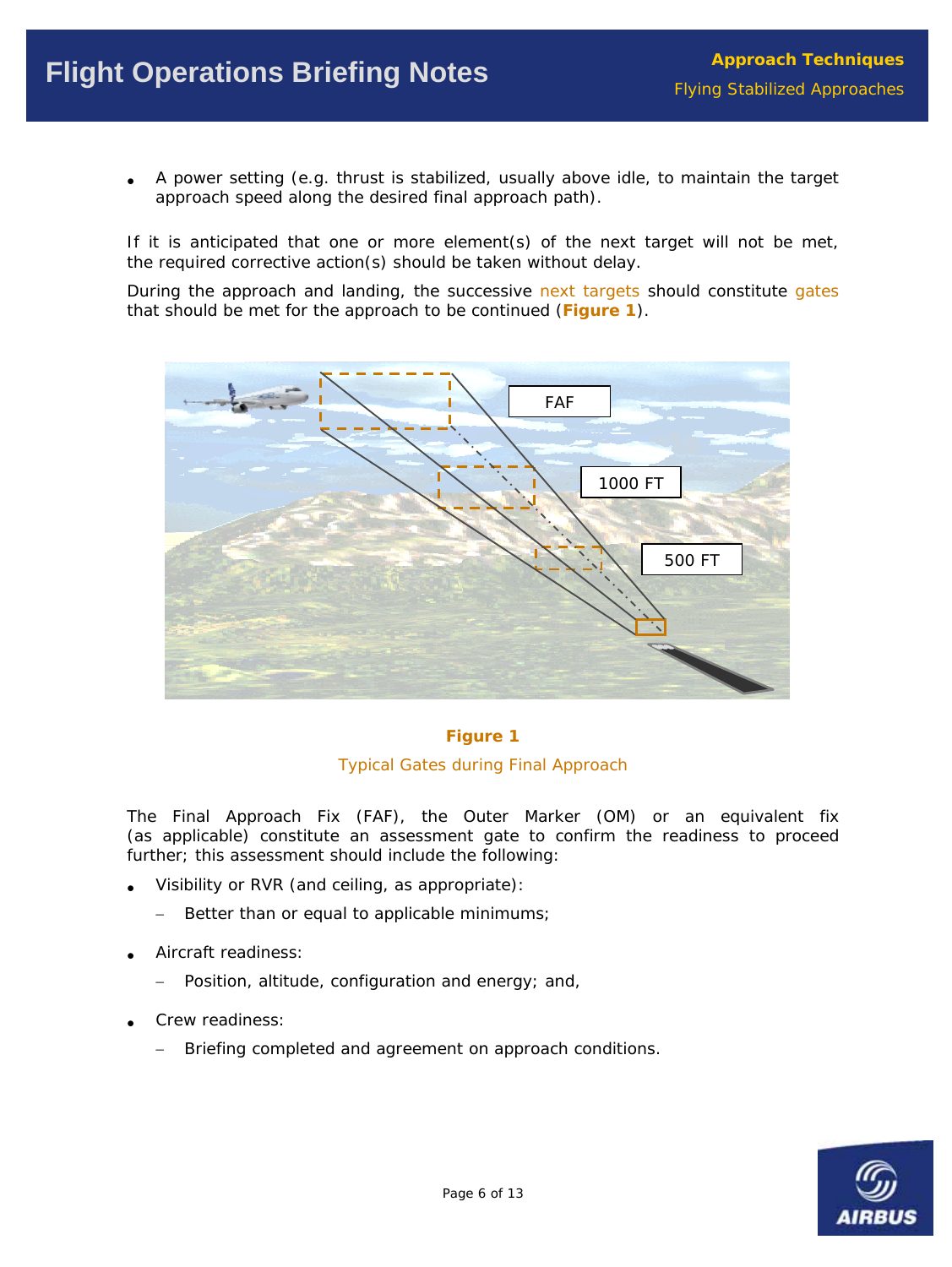The minimum stabilization height constitutes a particular gate along the final approach (e.g. for an ILS approach, the objective is to be stabilized on the final descent path at V<sub>APP</sub> in the landing configuration, at 1000 feet above airfield elevation in IMC, or at 500 feet above airfield elevation in VMC, after continuous deceleration on the glide slope).

If the aircraft is not stabilized on the approach path in landing configuration, at the minimum stabilization height, a go-around must be initiated unless the crew estimates that only small corrections are necessary to rectify minor deviations from stabilized conditions due, amongst others, to external perturbations.

Following a PNF flight parameter exceedance callout, the suitable PF response will be:

- Acknowledge the PNF callout, for proper crew coordination purposes
- Take immediate corrective action to control the exceeded parameter back into the defined stabilized conditions
- Assess whether stabilized conditions will be recovered early enough prior to landing, otherwise initiate a go-around.

# VIII Factors Involved in Unstabilized Approaches

The following circumstances, factors and errors are often cited when discussing rushed and unstabilized approaches:

- Fatigue (e.g., due to disrupted sleep cycle, personal stress, ...);
- Pressure of flight schedule (i.e., making up for takeoff delay, last leg of the day, ...);
- Any crew-induced or controller-induced circumstances resulting in insufficient time to plan, prepare and execute a safe approach;

This includes accepting requests from ATC for flying higher and/or faster than desired or flying shorter routings than desired;

- ATC instructions that result in flying too high and/or too fast during the initial or final approach (e.g., request for maintaining high speed down to the [outer] marker or for GS capture from above – slam-dunk approach);
- Excessive altitude and / or excessive airspeed (i.e., inadequate energy management) early in the approach;
- Late runway change (i.e., lack of ATC awareness of the time required to reconfigure the aircraft systems for a new approach);
- Non-standard task-sharing resulting in excessive head-down work (e.g., FMS reprogramming);
- Short outbound leg or short down-wind leg (e.g., in case of unidentified traffic in the area);
- Inadequate use of automation: Late takeover from automation (e.g., in case of AP failing to capture the GS, usually due to crew failure to arm the approach mode);

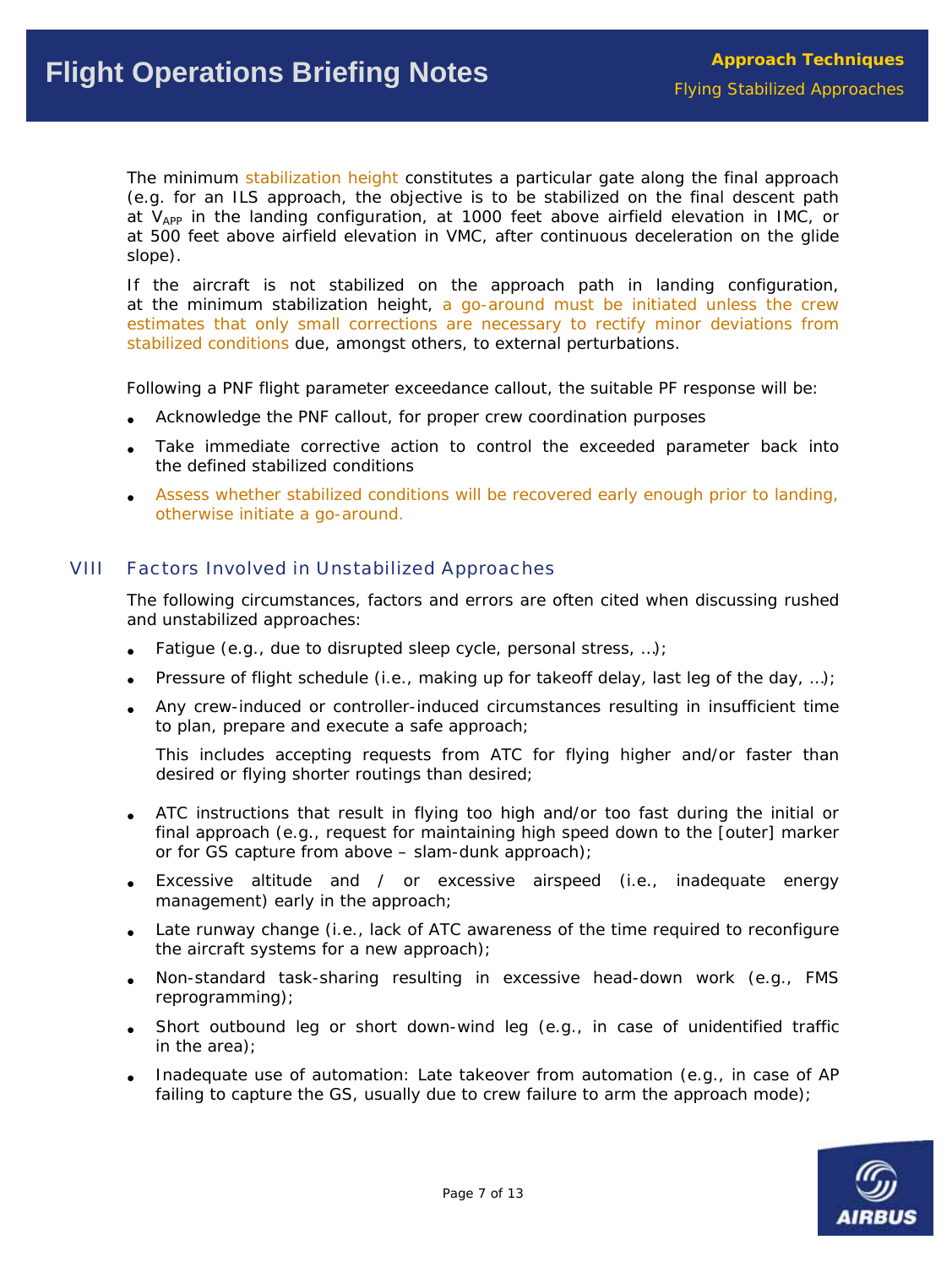- Premature or late descent due to absence of positive FAF identification;
- Insufficient awareness of wind conditions:
	- − Tailwind component;
	- − Low altitude wind shear;
	- − Local wind gradient and turbulence (e.g., caused by terrain, forest or buildings); or,
	- − Recent weather along the final approach path (e.g., downdraft caused by a descending cold air mass following a rain shower);
- Incorrect anticipation of aircraft deceleration characteristics in level flight or on a 3-degree glideslope;
- Failure to recognize deviations or to remember the excessive-parameter-deviation criteria;
- Belief that the aircraft will be stabilized at the stabilization height or shortly thereafter;
- Excessive confidence by the PNF that the PF will achieve a timely stabilization;
- PF/PNF over reliance on each other to call excessive deviations or to call for a go-around;
- Visual illusions during the visual segment;
- Continued approach without acquisition of adequate visual references or after loss of visual references;
- Failure to accurately follow the PAPI / VASI; and / or,
- Failure to adequately maintain the aiming point (i.e., duck-under).

# IX Typical Deviations Observed in Unstabilized Approaches

The following procedure deviations or flight path excursions often are observed, alone or in combination, in rushed and unstabilized approaches (figures provided between brackets reflect extreme deviations observed in actual unstabilized approaches, worldwide):

- Full approach flown at idle down to touchdown, because of excessive airspeed and/or altitude early in the approach;
- Steep approach (i.e., above desired flight path with excessive vertical speed up to – 2200 ft/mn, flight path angle up to 15 % gradient / 9-degree slope);

Steep approaches appear to be twice as frequent as shallow approaches;

- Shallow approach (i.e., below desired glide path);
- Low airspeed maneuvering (i.e., inadequate energy management);

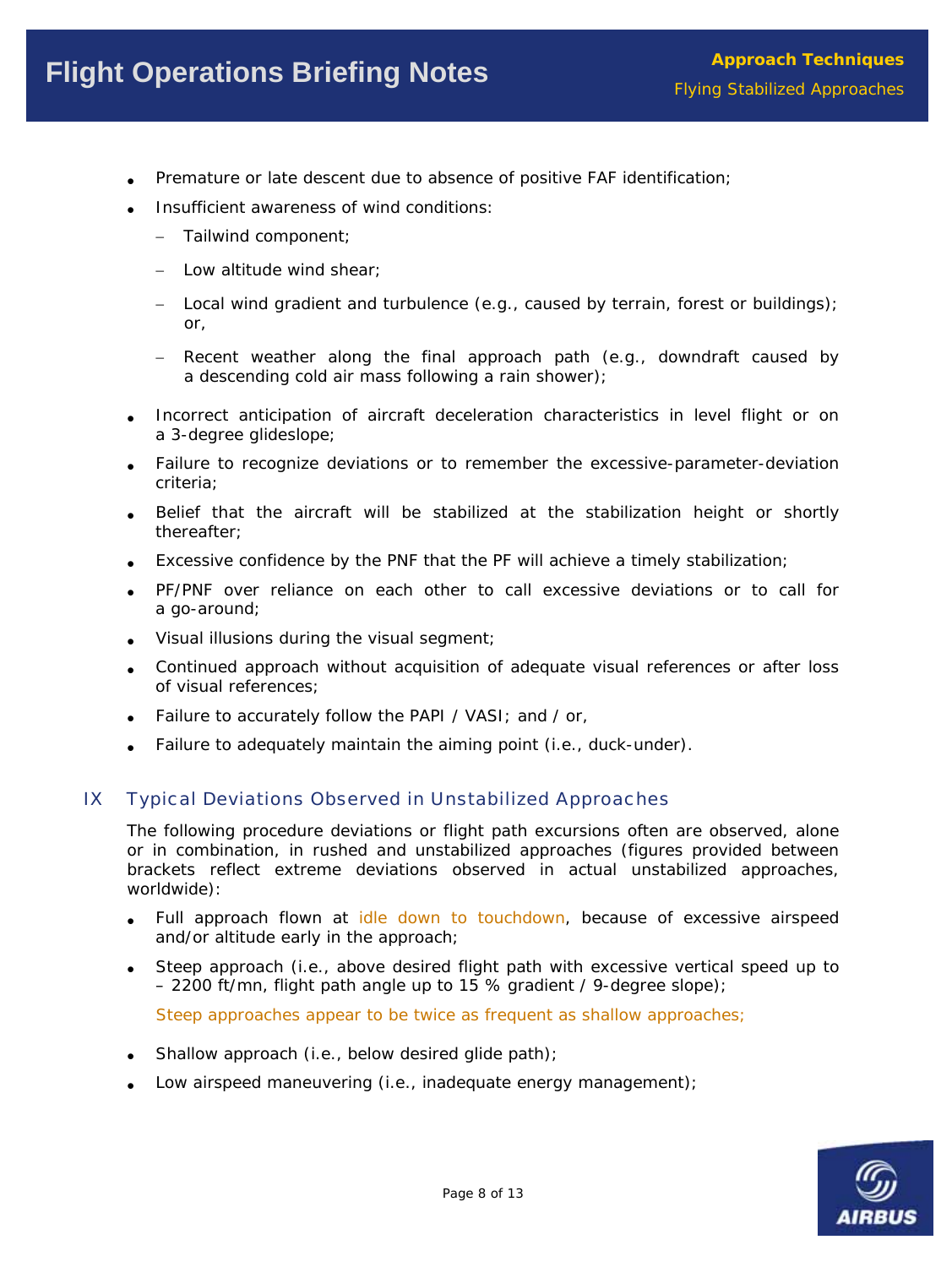# Flight Operations Briefing Notes **Flight Operations** Briefing Notes

- Excessive bank angle when capturing the final approach course (up to 40-degree);
- Activation of a GPWS warning:
	- − Mode 1 : SINK RATE;
	- − Mode 2A : TERRAIN (not full flaps);
	- − Mode 2B : TERRAIN (full flaps).
- Late extension of flaps or flaps load relief system activation (as applicable), resulting in the late effective extension of flaps;
- Flight-parameter excessive deviation when crossing the stabilization height:
	- − Excessive airspeed (up to V REF + 70 kt);
	- − Not aligned (up to 20-degree heading difference);
	- − Excessive bank angle (up to 40 -degrees);
	- − Excessive vertical speed (up to 2000 ft/mn);
	- − Excessive glide slope deviation (up to 2 dots);
- Excessive bank angle, excessive sink rate or excessive maneuvering while performing a side-step;
- Speedbrakes being still extended when in short final (i.e., below 1000 ft above airfield elevation);
- Excessive flight-parameter deviation(s) down to runway threshold;
- High runway-threshold crossing (up to 220 ft);
- Long flare and extended touchdown.

# X Company's Prevention Strategies and Personal Lines-of-defense

Company's prevention strategies and personal lines-of-defense to reduce the number of unstabilized approaches should:

- Identify and minimize the factors involved; and,
- Provide recommendations for the early detection and correction of unstabilized approaches.

The following four-step strategy is proposed:

- Anticipate;
- Detect:
- Correct; and,
- Decide.

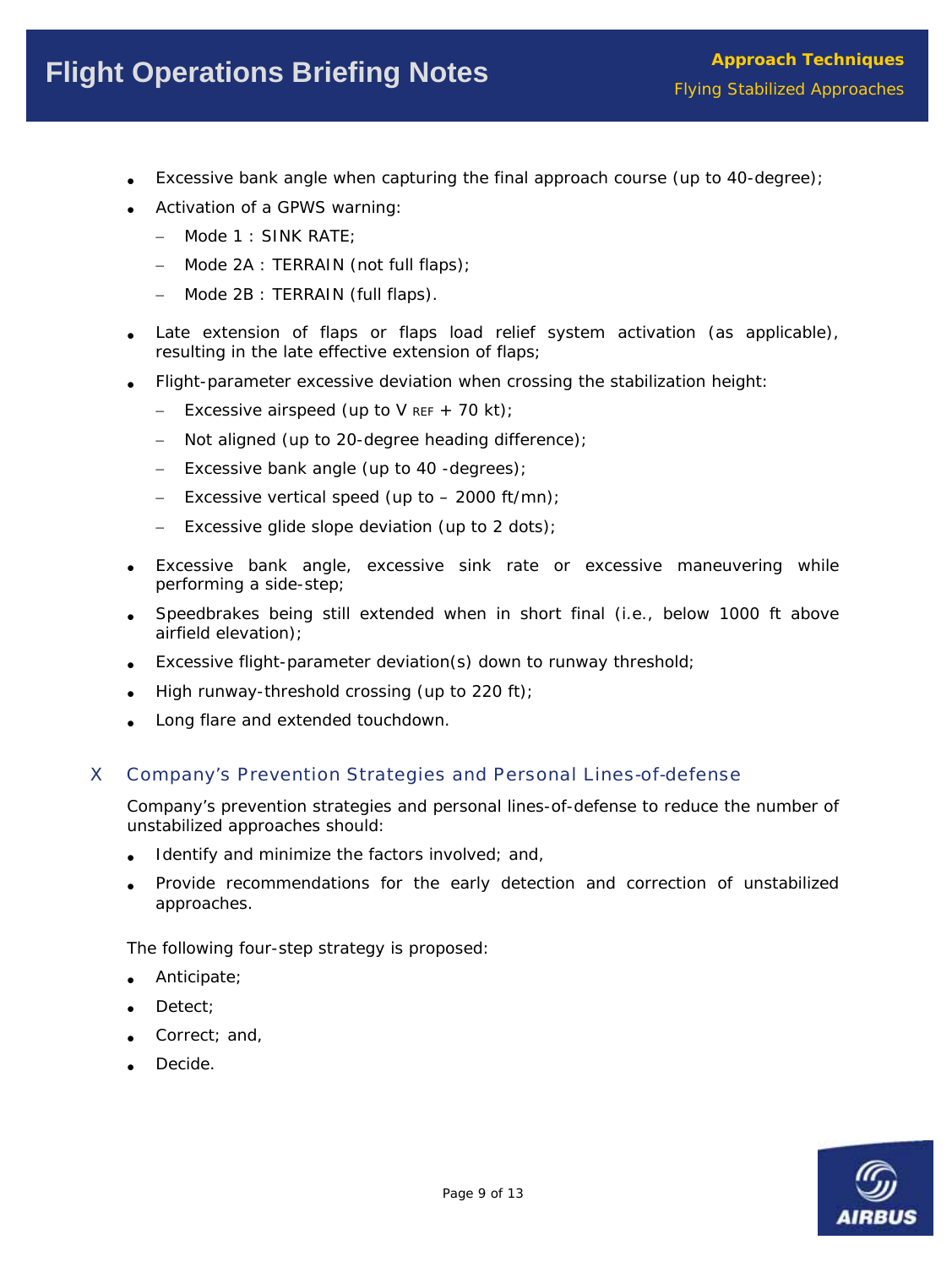# X.1 Anticipate

Some factors likely to result in a rushed and unstabilized approach can be anticipated.

Whenever practical, flight crews and controllers should avoid situations that may result in rushed approaches.

The descent-and-approach briefing provides an opportunity to identify and discuss factors such as :

- Non-standard altitude or speed restrictions requiring a careful energy management:
	- − An agreed strategy should be defined for the management of the descent, deceleration and stabilization (i.e., following the concepts of next targets and approach gate);
	- − This strategy will constitute a common objective and reference for the PF and PNF.

#### X.2 Detect

Defined excessive-parameter-deviation criteria and a defined stabilization height provide the PF and PNF with a common reference for effective:

- Monitoring (i.e., early detection of deviations); and,
- Back-up (i.e., timely and precise deviation callouts for effective corrections).

To provide the time availability and attention required for an effective monitoring and back-up, the following should be avoided:

- Late briefings;
- Unnecessary radio calls (e.g., company calls);
- Unnecessary actions (e.g., use of ACARS); and,
- Non-pertinent intra-cockpit conversations (i.e., breaking the sterile-cockpit rule).

Reducing the workload and cockpit distractions and/or interruptions also provides the flight crew with more alertness and availability to:

- Cope with fatigue;
- Comply with an unanticipated ATC request (e.g., runway change or visual approach);
- Adapt to changing weather conditions or approach hazards; and,
- Manage a system malfunction (e.g., flaps jamming or gear failing to extend or to downlock).

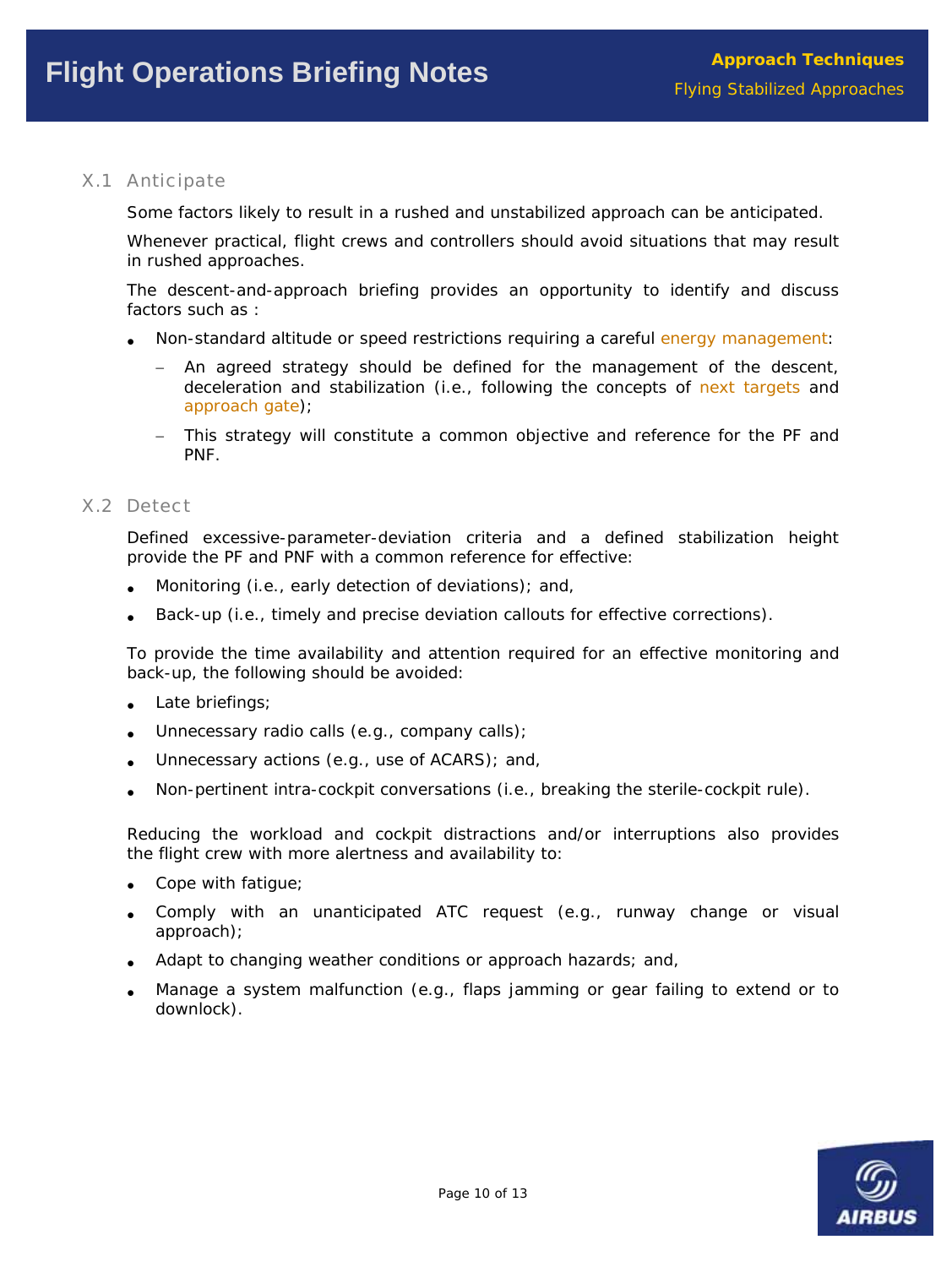## X.3 Correct

Positive corrective actions should be taken before deviations develop into a challenging or a hazardous situation in which the only safe action is a go-around.

Corrective actions may include:

- The timely use of speed brakes or the early extension of landing gear to correct an excessive altitude or an excessive airspeed;
- Extending the outbound leg or downwind leg.

#### X.4 Decide

If the aircraft is not stabilized on the approach path in landing configuration, at the minimum stabilization height, a go-around must be initiated unless the crew estimates that only small corrections are necessary to rectify minor deviations from stabilized conditions due, amongst others, to external perturbations.

Following a PNF flight parameter exceedance callout, the suitable PF response will be:

- Acknowledge the PNF callout, for proper crew coordination purposes
- Take immediate corrective action to control the exceeded parameter back into the defined stabilized conditions
- Assess whether stabilized conditions will be recovered early enough prior to landing, otherwise initiate a go-around.

The following behaviors often are involved in the continuation of an unstabilized approach:

- Confidence in a quick recovery (i.e., postponing the go-around decision when parameters are converging toward target values);
- Overconfidence because of a long and dry runway and/or a low gross-weight, although airspeed and/or vertical speed are excessive;
- Inadequate readiness or lack of commitment to conduct a go-around;

A change of mindset should take place from:

- − "We will land unless …"; to,
- − "Let's be prepared for a go-around and we will land if the approach is stabilized and if we have sufficient visual references to make a safe approach and landing".
- Go-around envisaged but not initiated because the approach was considered being compatible with a safe landing; and,
- Absence of decision due to fatigue or workload (i.e., failure to remember the applicable excessive deviation criteria).

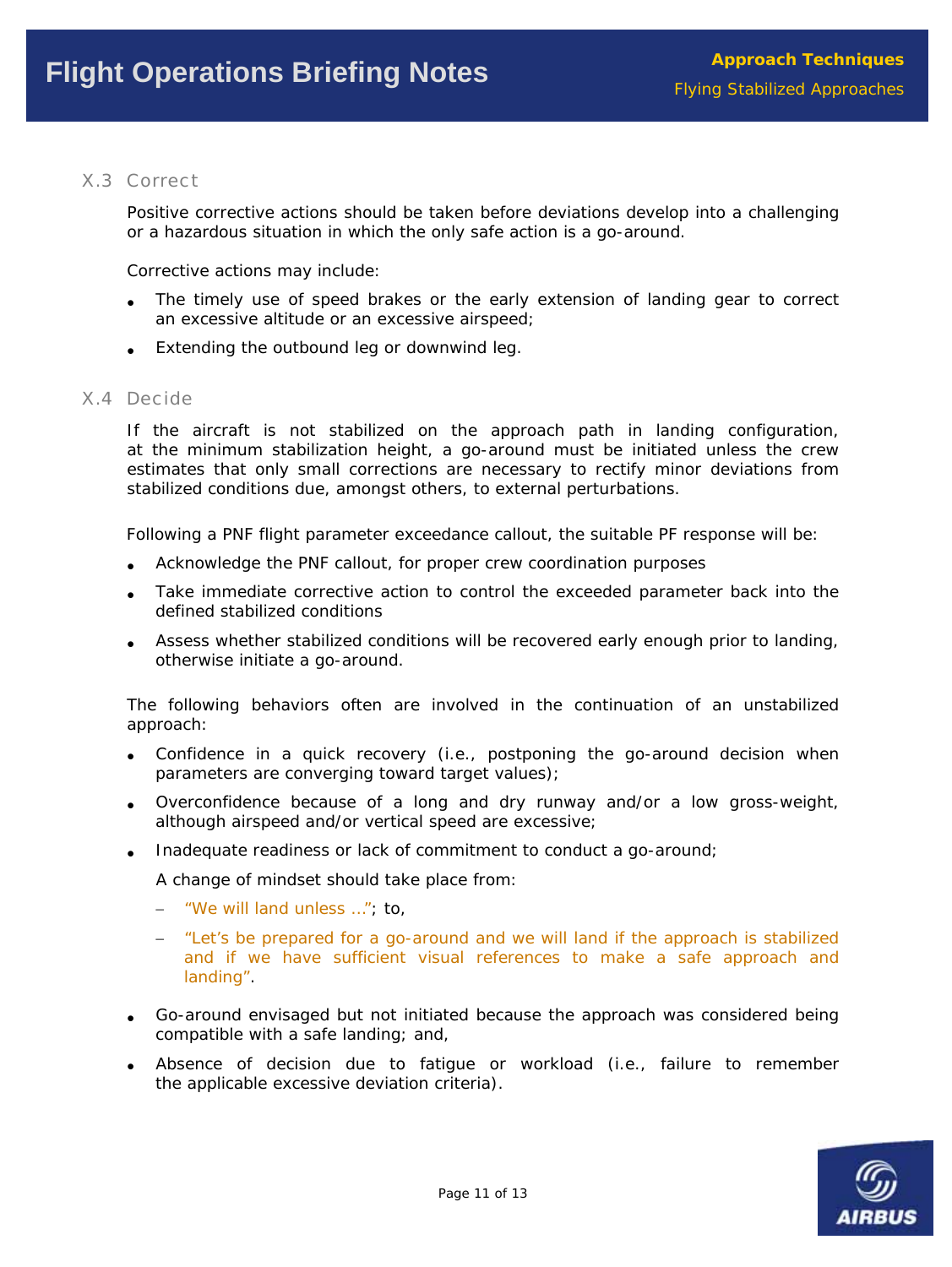# XI Summary of Key Points

Three essential parameters need to be stabilized for a safe approach:

- Aircraft track:
- Flight path angle; and,
- Airspeed.

Depending on the type of approach and aircraft equipment, the most appropriate level of automation and visual cues should be used to achieve and monitor the stabilization of the aircraft.

When breaking-out of the cloud overcast and transitioning to visual references, the pilot's perception of the runway and outside environment should be kept constant by maintaining:

#### • **Drift correction:**

- − To continue tracking the runway centerline, resisting the tendency to prematurely align the aircraft with the runway centerline;
- **Aiming point** (i.e., the touchdown zone)**:**
	- To remain on the correct flight path until flare height, resisting the tendency to move the aiming point closer and, thus, descend below the desired glide path (i.e., "duck-under"); and,
- **Final approach speed and ground speed:**
	- − To maintain the energy level.

#### XII Associated Flight Operations Briefing Notes

The following Flight Operations Briefing Notes can be reviewed in association with the above information:

- **[Descent and Approach Profile Management](http://www.airbus.com/store/mm_repository/safety_library_items/att00008511/media_object_file_FLT_OPS-DESC-SEQ02.pdf)**
- **[Energy Management during Approach](http://www.airbus.com/store/mm_repository/safety_library_items/att00006080/media_object_file_FLT_OPS-APPR-SEQ03.pdf)**
- **Being Prepared to Go-around**
- **Flying Constant-Angle Non-Precision Approaches**
- **The Final Approach Speed**
- **Factors Affecting Landing Distances**